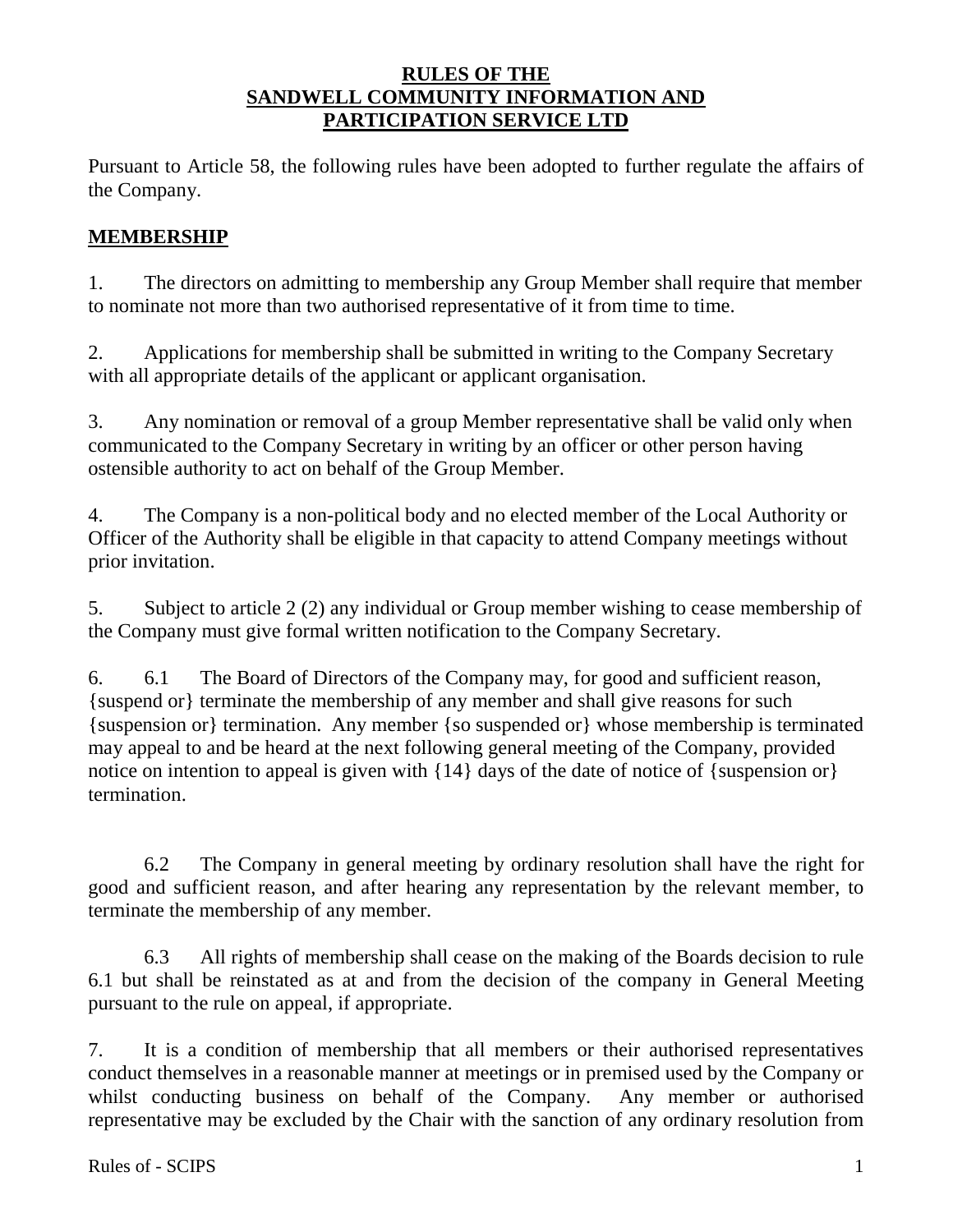any relevant meeting for breach of these conditions, whether or not provision of Rule 6 is invoked.

## **CONDUCT OF BUSINESS**

8. The Board of Directors shall as far as possible represent the multi-racial character of the Metropolitan Borough of Sandwell.

9. There shall be not less than 4 general meetings of the Company held in one year.

# **PROCEEDINGS AT THE ANNUAL GENERAL MEETING**

10. The Annual General Meeting of the Company shall take place each year and not more than 15 months will elapse between each Annual General Meeting.

11. At the Annual General Meeting:-

- (1) The directors shall present the annual report of the Company;
- (2) A report of the activities of each sub-committee will be represented;
- (3) The Company's auditors shall present audited accounts for the financial year;
- (4) The directors and the Company's auditor for the next year shall be appointed. Elections shall be held for the vacancies on the Board and for the Auditor.
- (5) Officer positions for the Chair, Vice-Chair, Treasurer and Honorary Clerk to the Board will be filled once incoming directors have been appointed on a ballot.

# **HONORARY CLERK TO THE BOARD**

12. The Honorary Clerk t the Board shall have such duties as may from time to time be assigned to him by the Board, but no such duties shall detract from or impinge upon the role and duties of the Company Secretary in that office or otherwise as an employee of the Company.

### **SUB-COMMITTEES**

13. (1) The directors shall determine on appointment to terms of reference of any subcommittee, which may then act and apply any finance raised by itself or on its behalf only within those terms. The Chairperson and Treasurer of the Company shall be ex-officio of any sub-committee.

(2) All sub-committees shall keep proper accounts of income and expenditure, and a proper record of all meetings, and shall report on them or deliver them up as required by the directors.